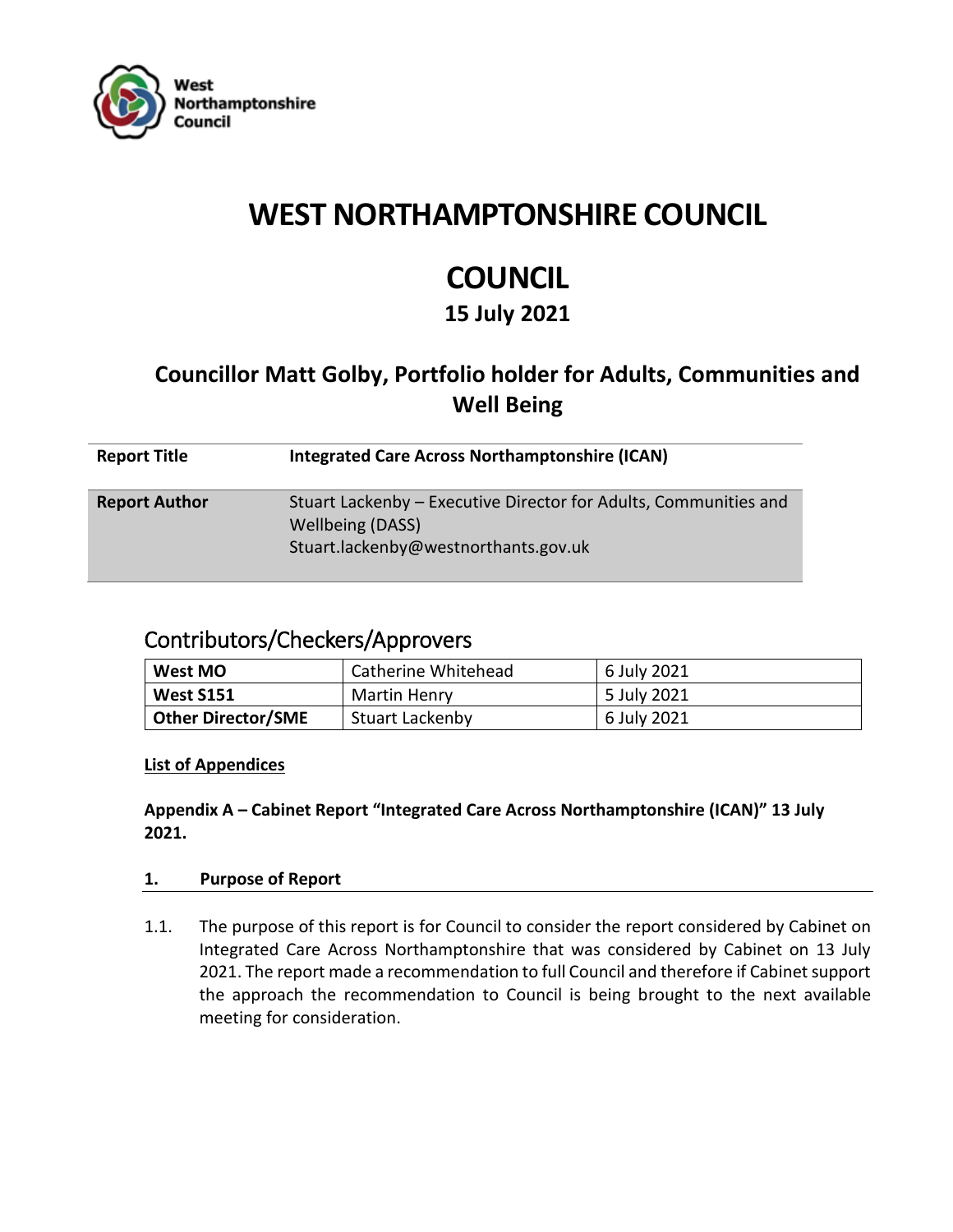#### **2. Executive Summary**

- 2.1 At the meeting held on 13 July, Cabinet considered a report on Improving Care Across Northamptonshire (ICAN). The report recommends that as long as the efficiencies associated with extended project outweigh the costs then up to £1m should be released from the revenue account from General Fund balances.
- 2.2 All of the detail regarding ICAN and the associated decision are included in the attached Appendix which is the Cabinet report on the matter.
- 2.3 Council are requested to consider the attached report and consider the recommendations included below.

#### **3. Recommendations**

- 3.1 It is recommended that Council:
	- a) approve one-off revenue funding of up to £1m to be agreed from general fund balances to contribute to the iCAN programme, subject to satisfactory evidence of a likelihood of a positive return on the investment.
	- b) Delegate to the Executive Director of Adults, Communities and Wellbeing, in consultation with his Portfolio Holder, the Executive Director of Finance (S151 officer), and the Portfolio holder for Finance the power to determine whether there is satisfactory evidence of a likelihood of a return on the investment.
- 3.2 Reasons for Recommendations:
	- To respond to national guidance and requirements including the white paper Integration and innovation: working together to improve health and social care for all (Feb 21) and the formation of the ICS (integrated care system) since April 2021.
	- To support the realisation of benefits across health and social care to achieve improved outcomes for residents, reduced operating costs and to reduce reliance on acute hospital care
	- To utilise health funding to support the joint objectives outlined
	- To progress the proposed changes before the winter of 2021 in order to secure early benefits and changes in ways of working ahead of anticipated high demand in hospitals and risk of poorer outcomes. This will minimise the risks and uncertainty of both demand and costs that are predicted for winter 2021.
	- To further enable the integration of Adult Social Care and Health.